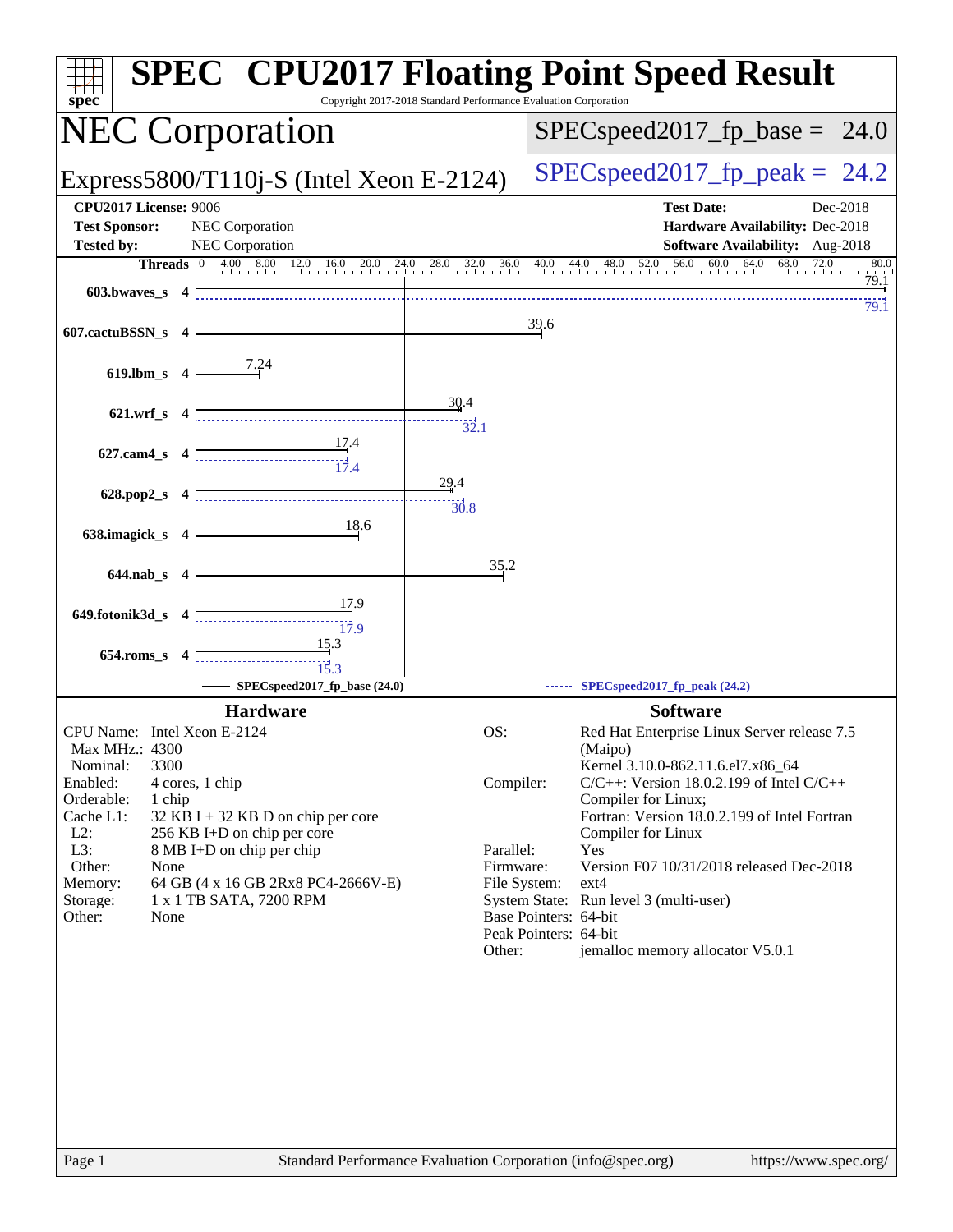### **[spec](http://www.spec.org/) [SPEC CPU2017 Floating Point Speed Result](http://www.spec.org/auto/cpu2017/Docs/result-fields.html#SPECCPU2017FloatingPointSpeedResult)** Copyright 2017-2018 Standard Performance Evaluation Corporation NEC Corporation Express5800/T110j-S (Intel Xeon E-2124)  $\left|$  [SPECspeed2017\\_fp\\_peak =](http://www.spec.org/auto/cpu2017/Docs/result-fields.html#SPECspeed2017fppeak) 24.2  $SPECspeed2017_fp\_base = 24.0$ **[CPU2017 License:](http://www.spec.org/auto/cpu2017/Docs/result-fields.html#CPU2017License)** 9006 **[Test Date:](http://www.spec.org/auto/cpu2017/Docs/result-fields.html#TestDate)** Dec-2018 **[Test Sponsor:](http://www.spec.org/auto/cpu2017/Docs/result-fields.html#TestSponsor)** NEC Corporation **[Hardware Availability:](http://www.spec.org/auto/cpu2017/Docs/result-fields.html#HardwareAvailability)** Dec-2018

**[Tested by:](http://www.spec.org/auto/cpu2017/Docs/result-fields.html#Testedby)** NEC Corporation **[Software Availability:](http://www.spec.org/auto/cpu2017/Docs/result-fields.html#SoftwareAvailability)** Aug-2018

### **[Results Table](http://www.spec.org/auto/cpu2017/Docs/result-fields.html#ResultsTable)**

|                           | <b>Base</b>    |                |             |                |             | <b>Peak</b>    |       |                |                |              |                |              |                |              |
|---------------------------|----------------|----------------|-------------|----------------|-------------|----------------|-------|----------------|----------------|--------------|----------------|--------------|----------------|--------------|
| <b>Benchmark</b>          | <b>Threads</b> | <b>Seconds</b> | Ratio       | <b>Seconds</b> | Ratio       | <b>Seconds</b> | Ratio | <b>Threads</b> | <b>Seconds</b> | <b>Ratio</b> | <b>Seconds</b> | <b>Ratio</b> | <b>Seconds</b> | <b>Ratio</b> |
| 603.bwayes s              | $\overline{4}$ | 745            | 79.2        | 746            | 79.0        | 746            | 79.1  | 4              | 746            | 79.1         | 746            | 79.1         | 746            | 79.1         |
| 607.cactuBSSN s           | $\overline{4}$ | 421            | 39.6        | 421            | 39.6        | 420            | 39.7  | 4              | 421            | 39.6         | 421            | 39.6         | 420            | 39.7         |
| $619.1$ bm s              | $\overline{4}$ | 723            | 7.24        | 723            | 7.24        | 723            | 7.24  | 4              | 723            | 7.24         | 723            | 7.24         | 723            | 7.24         |
| $621$ .wrf s              | $\overline{4}$ | 435            | 30.4        | 435            | 30.4        | 438            | 30.2  | 4              | 411            | 32.2         | 413            | 32.1         | 413            | 32.0         |
| $627$ .cam4 s             | $\overline{4}$ | 510            | 17.4        | 511            | 17.3        | 511            | 17.4  | 4              | 510            | 17.4         | 510            | 17.4         | 510            | 17.4         |
| $628.pop2_s$              | 4              | 404            | 29.4        | 404            | 29.4        | 406            | 29.2  | 4              | 386            | 30.8         | 387            | 30.7         | 386            | 30.8         |
| 638.imagick_s             | 4              | 775            | 18.6        | 775            | 18.6        | 774            | 18.6  | 4              | 775            | 18.6         | 775            | <b>18.6</b>  | 774            | 18.6         |
| $644$ .nab s              | 4              | 496            | 35.2        | 496            | 35.2        | 496            | 35.2  | 4              | 496            | 35.2         | 496            | 35.2         | 496            | 35.2         |
| 649.fotonik3d s           | 4              | 509            | 17.9        | 509            | 17.9        | 509            | 17.9  | 4              | 510            | 17.9         | 510            | 7.9          | 510            | 17.9         |
| $654$ .roms s             | 4              | 1028           | 15.3        | 1029           | <b>15.3</b> | 1030           | 15.3  | 4              | 1029           | 15.3         | 1027           | 15.3         | 1027           | <b>15.3</b>  |
| $SPECspeed2017$ fp base = |                |                | <b>24.0</b> |                |             |                |       |                |                |              |                |              |                |              |

**[SPECspeed2017\\_fp\\_peak =](http://www.spec.org/auto/cpu2017/Docs/result-fields.html#SPECspeed2017fppeak) 24.2**

Results appear in the [order in which they were run.](http://www.spec.org/auto/cpu2017/Docs/result-fields.html#RunOrder) Bold underlined text [indicates a median measurement](http://www.spec.org/auto/cpu2017/Docs/result-fields.html#Median).

### **[Operating System Notes](http://www.spec.org/auto/cpu2017/Docs/result-fields.html#OperatingSystemNotes)**

Stack size set to unlimited using "ulimit -s unlimited"

### **[General Notes](http://www.spec.org/auto/cpu2017/Docs/result-fields.html#GeneralNotes)**

Environment variables set by runcpu before the start of the run: KMP\_AFFINITY = "granularity=fine,compact" LD\_LIBRARY\_PATH = "/home/cpu2017/lib/ia32:/home/cpu2017/lib/intel64:/home/cpu2017/je5.0.1-32:/home/cpu2017/je5.0.1-64" OMP\_STACKSIZE = "192M"

 Binaries compiled on a system with 1x Intel Core i7-6700K CPU + 32GB RAM memory using Redhat Enterprise Linux 7.5 Transparent Huge Pages enabled by default Prior to runcpu invocation Filesystem page cache synced and cleared with: sync; echo 3 > /proc/sys/vm/drop\_caches

 Yes: The test sponsor attests, as of date of publication, that CVE-2017-5754 (Meltdown) is mitigated in the system as tested and documented. Yes: The test sponsor attests, as of date of publication, that CVE-2017-5753 (Spectre variant 1) is mitigated in the system as tested and documented. Yes: The test sponsor attests, as of date of publication, that CVE-2017-5715 (Spectre variant 2) is mitigated in the system as tested and documented.

 jemalloc, a general purpose malloc implementation built with the RedHat Enterprise 7.5, and the system compiler gcc 4.8.5 sources available from jemalloc.net or <https://github.com/jemalloc/jemalloc/releases>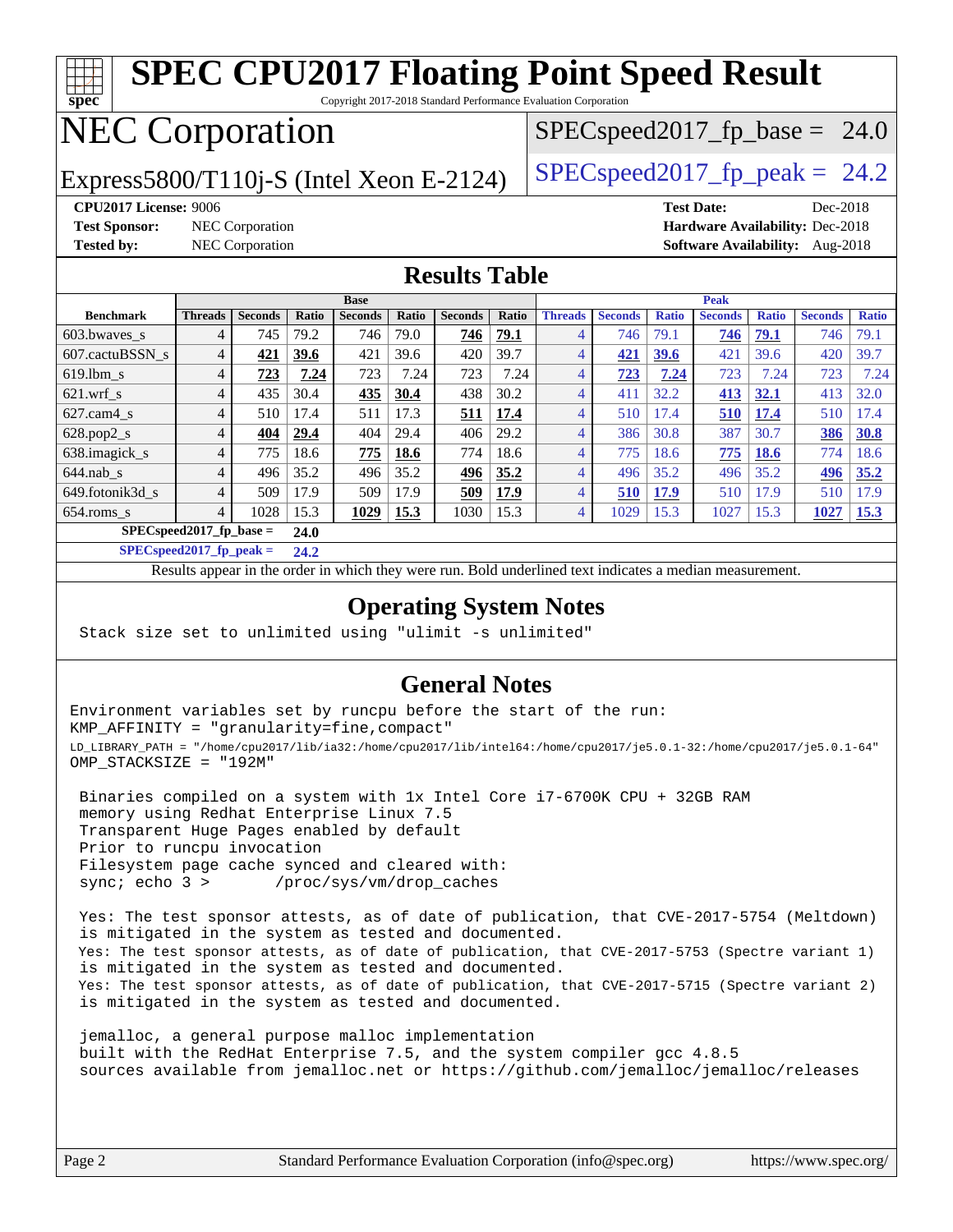| <b>SPEC CPU2017 Floating Point Speed Result</b><br>spec<br>Copyright 2017-2018 Standard Performance Evaluation Corporation                                                                                                                                                                                                                                                                                                                                                                                                                                                                                                                                                                                                                                                                                                                                                                                                                                                                                                                                                                                                                                                                                                                                                                                                                |                                                                                                     |  |  |  |  |  |  |  |
|-------------------------------------------------------------------------------------------------------------------------------------------------------------------------------------------------------------------------------------------------------------------------------------------------------------------------------------------------------------------------------------------------------------------------------------------------------------------------------------------------------------------------------------------------------------------------------------------------------------------------------------------------------------------------------------------------------------------------------------------------------------------------------------------------------------------------------------------------------------------------------------------------------------------------------------------------------------------------------------------------------------------------------------------------------------------------------------------------------------------------------------------------------------------------------------------------------------------------------------------------------------------------------------------------------------------------------------------|-----------------------------------------------------------------------------------------------------|--|--|--|--|--|--|--|
| <b>NEC Corporation</b>                                                                                                                                                                                                                                                                                                                                                                                                                                                                                                                                                                                                                                                                                                                                                                                                                                                                                                                                                                                                                                                                                                                                                                                                                                                                                                                    | $SPEC speed2017_f p\_base = 24.0$                                                                   |  |  |  |  |  |  |  |
| Express5800/T110j-S (Intel Xeon E-2124)                                                                                                                                                                                                                                                                                                                                                                                                                                                                                                                                                                                                                                                                                                                                                                                                                                                                                                                                                                                                                                                                                                                                                                                                                                                                                                   | $SPEC speed2017fp peak = 24.2$                                                                      |  |  |  |  |  |  |  |
| CPU2017 License: 9006<br><b>Test Sponsor:</b><br>NEC Corporation<br><b>Tested by:</b><br>NEC Corporation                                                                                                                                                                                                                                                                                                                                                                                                                                                                                                                                                                                                                                                                                                                                                                                                                                                                                                                                                                                                                                                                                                                                                                                                                                  | <b>Test Date:</b><br>Dec-2018<br>Hardware Availability: Dec-2018<br>Software Availability: Aug-2018 |  |  |  |  |  |  |  |
| <b>Platform Notes</b>                                                                                                                                                                                                                                                                                                                                                                                                                                                                                                                                                                                                                                                                                                                                                                                                                                                                                                                                                                                                                                                                                                                                                                                                                                                                                                                     |                                                                                                     |  |  |  |  |  |  |  |
| BIOS Settings:<br>VT-x: Disabled<br>Energy Efficient P-state: Disabled<br>Energy Efficient Turbo: Disabled<br>Sysinfo program /home/cpu2017/bin/sysinfo<br>Rev: r5974 of 2018-05-19 9bcde8f2999c33d61f64985e45859ea9<br>running on t110 js Sat Dec 8 04:38:50 2018<br>SUT (System Under Test) info as seen by some common utilities.<br>For more information on this section, see<br>https://www.spec.org/cpu2017/Docs/config.html#sysinfo<br>From /proc/cpuinfo<br>model name: Intel(R) Xeon(R) E-2124 CPU @ 3.30GHz<br>"physical id"s (chips)<br>ı<br>4 "processors"<br>cores, siblings (Caution: counting these is hw and system dependent. The following<br>excerpts from /proc/cpuinfo might not be reliable. Use with caution.)<br>cpu cores : 4<br>siblings : 4<br>physical 0: cores 0 1 2 3<br>From 1scpu:<br>Architecture:<br>x86 64<br>$CPU$ op-mode(s):<br>32-bit, 64-bit<br>Little Endian<br>Byte Order:<br>CPU(s):<br>4<br>On-line CPU(s) list:<br>$0 - 3$<br>Thread(s) per core:<br>1<br>$Core(s)$ per socket:<br>4<br>Socket(s):<br>1<br>1<br>NUMA $node(s)$ :<br>Vendor ID:<br>GenuineIntel<br>CPU family:<br>6<br>Model:<br>158<br>Model name:<br>$Intel(R)$ Xeon $(R)$ E-2124 CPU @ 3.30GHz<br>10<br>Stepping:<br>CPU MHz:<br>3927.612<br>CPU max MHz:<br>4300.0000<br>CPU min MHz:<br>800.0000<br>6624.00<br>BogoMIPS: |                                                                                                     |  |  |  |  |  |  |  |
| Virtualization:<br>$VT - x$<br>L1d cache:<br>32K<br>Lli cache:<br>32K                                                                                                                                                                                                                                                                                                                                                                                                                                                                                                                                                                                                                                                                                                                                                                                                                                                                                                                                                                                                                                                                                                                                                                                                                                                                     |                                                                                                     |  |  |  |  |  |  |  |
| L2 cache:<br>256K<br>L3 cache:<br>8192K<br>$0 - 3$<br>NUMA node0 CPU(s):                                                                                                                                                                                                                                                                                                                                                                                                                                                                                                                                                                                                                                                                                                                                                                                                                                                                                                                                                                                                                                                                                                                                                                                                                                                                  |                                                                                                     |  |  |  |  |  |  |  |
| (Continued on next page)                                                                                                                                                                                                                                                                                                                                                                                                                                                                                                                                                                                                                                                                                                                                                                                                                                                                                                                                                                                                                                                                                                                                                                                                                                                                                                                  |                                                                                                     |  |  |  |  |  |  |  |
| Standard Performance Evaluation Corporation (info@spec.org)<br>Page 3                                                                                                                                                                                                                                                                                                                                                                                                                                                                                                                                                                                                                                                                                                                                                                                                                                                                                                                                                                                                                                                                                                                                                                                                                                                                     | https://www.spec.org/                                                                               |  |  |  |  |  |  |  |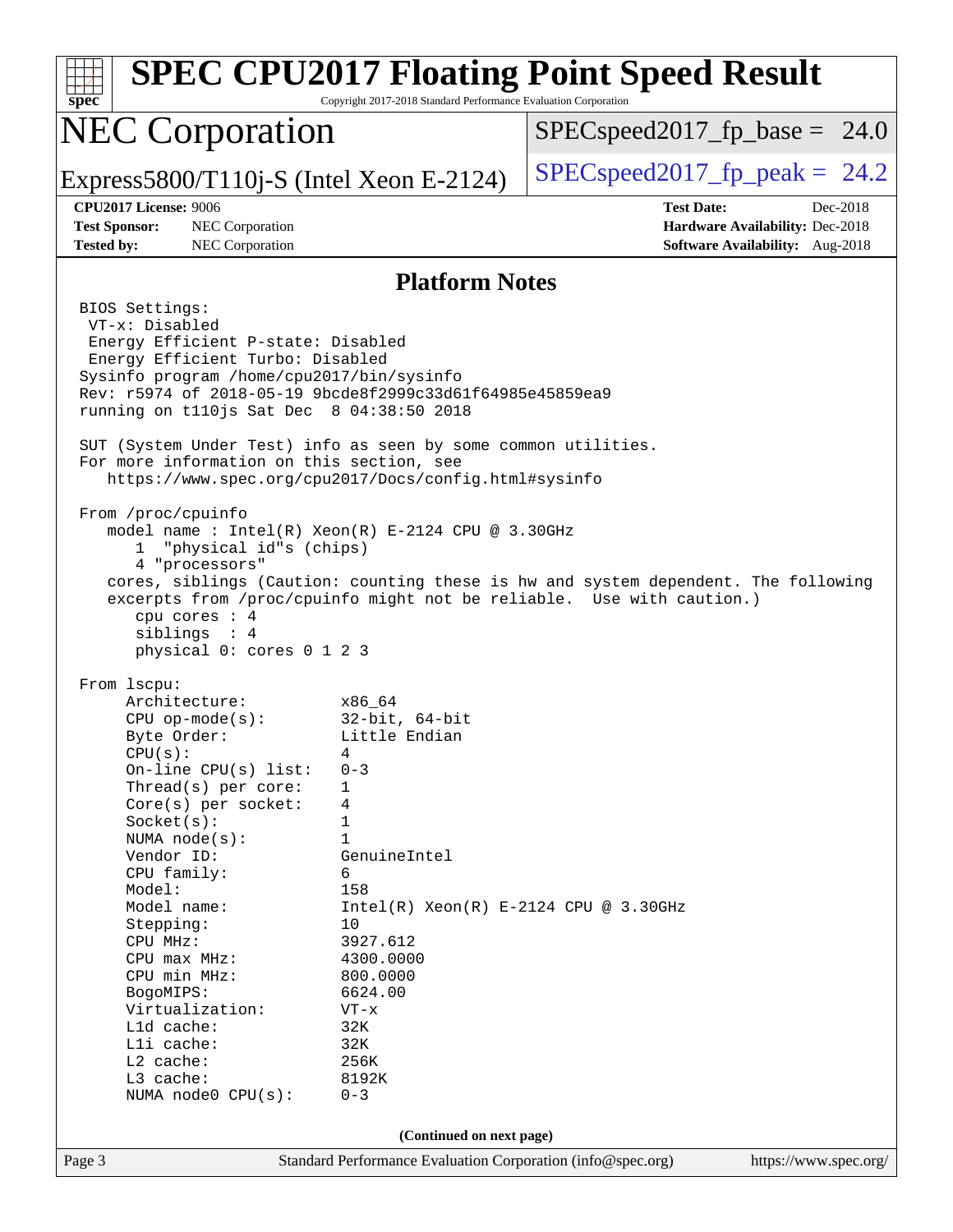| <b>SPEC CPU2017 Floating Point Speed Result</b><br>Copyright 2017-2018 Standard Performance Evaluation Corporation<br>spec <sup>®</sup>                                                                                                                                                                                                                                                                                                                                                                                                                                                                                                                                                                    |                                                                                                     |  |  |  |  |  |
|------------------------------------------------------------------------------------------------------------------------------------------------------------------------------------------------------------------------------------------------------------------------------------------------------------------------------------------------------------------------------------------------------------------------------------------------------------------------------------------------------------------------------------------------------------------------------------------------------------------------------------------------------------------------------------------------------------|-----------------------------------------------------------------------------------------------------|--|--|--|--|--|
| <b>NEC Corporation</b>                                                                                                                                                                                                                                                                                                                                                                                                                                                                                                                                                                                                                                                                                     | $SPEC speed2017_f p\_base = 24.0$<br>$SPEC speed2017_fp\_peak = 24.2$                               |  |  |  |  |  |
| Express5800/T110j-S (Intel Xeon E-2124)                                                                                                                                                                                                                                                                                                                                                                                                                                                                                                                                                                                                                                                                    |                                                                                                     |  |  |  |  |  |
| CPU2017 License: 9006<br><b>Test Sponsor:</b><br>NEC Corporation<br><b>Tested by:</b><br>NEC Corporation                                                                                                                                                                                                                                                                                                                                                                                                                                                                                                                                                                                                   | <b>Test Date:</b><br>Dec-2018<br>Hardware Availability: Dec-2018<br>Software Availability: Aug-2018 |  |  |  |  |  |
| <b>Platform Notes (Continued)</b>                                                                                                                                                                                                                                                                                                                                                                                                                                                                                                                                                                                                                                                                          |                                                                                                     |  |  |  |  |  |
| Flags:<br>pat pse36 clflush dts acpi mmx fxsr sse sse2 ss ht tm pbe syscall nx pdpelgb rdtscp<br>lm constant_tsc art arch_perfmon pebs bts rep_good nopl xtopology nonstop_tsc<br>aperfmperf eagerfpu pni pclmulqdq dtes64 monitor ds_cpl vmx smx est tm2 ssse3 sdbg<br>fma cx16 xtpr pdcm pcid sse4_1 sse4_2 x2apic movbe popcnt tsc_deadline_timer aes<br>xsave avx fl6c rdrand lahf_lm abm 3dnowprefetch intel_pt ssbd ibrs ibpb stibp<br>tpr_shadow vnmi flexpriority ept vpid fsgsbase tsc_adjust bmil hle avx2 smep bmi2<br>erms invpcid rtm mpx rdseed adx smap clflushopt xsaveopt xsavec xgetbv1 dtherm ida<br>arat pln pts hwp hwp_notify hwp_act_window hwp_epp spec_ctrl intel_stibp flush_l1d | fpu vme de pse tsc msr pae mce cx8 apic sep mtrr pge mca cmov                                       |  |  |  |  |  |
| /proc/cpuinfo cache data<br>cache size : 8192 KB                                                                                                                                                                                                                                                                                                                                                                                                                                                                                                                                                                                                                                                           |                                                                                                     |  |  |  |  |  |
| From numactl --hardware<br>physical chip.<br>available: 1 nodes (0)<br>node 0 cpus: 0 1 2 3<br>node 0 size: 65455 MB<br>node 0 free: 63593 MB<br>node distances:<br>$\mathbf 0$<br>node<br>0:<br>10                                                                                                                                                                                                                                                                                                                                                                                                                                                                                                        | WARNING: a numactl 'node' might or might not correspond to a                                        |  |  |  |  |  |
| From /proc/meminfo<br>MemTotal:<br>65895756 kB<br>HugePages_Total:<br>0<br>Hugepagesize: 2048 kB                                                                                                                                                                                                                                                                                                                                                                                                                                                                                                                                                                                                           |                                                                                                     |  |  |  |  |  |
| From /etc/*release* /etc/*version*<br>os-release:<br>NAME="Red Hat Enterprise Linux Server"<br>VERSION="7.5 (Maipo)"<br>ID="rhel"<br>ID LIKE="fedora"<br>VARIANT="Server"<br>VARIANT_ID="server"<br>VERSION ID="7.5"<br>PRETTY NAME="Red Hat Enterprise Linux Server 7.5 (Maipo)"<br>redhat-release: Red Hat Enterprise Linux Server release 7.5 (Maipo)<br>system-release: Red Hat Enterprise Linux Server release 7.5 (Maipo)<br>system-release-cpe: cpe:/o:redhat:enterprise_linux:7.5:ga:server                                                                                                                                                                                                        |                                                                                                     |  |  |  |  |  |
| uname $-a$ :<br>Linux t110js 3.10.0-862.11.6.el7.x86_64 #1 SMP Fri Aug 10 16:55:11 UTC 2018 x86_64<br>x86_64 x86_64 GNU/Linux                                                                                                                                                                                                                                                                                                                                                                                                                                                                                                                                                                              |                                                                                                     |  |  |  |  |  |
| Kernel self-reported vulnerability status:                                                                                                                                                                                                                                                                                                                                                                                                                                                                                                                                                                                                                                                                 |                                                                                                     |  |  |  |  |  |
| (Continued on next page)                                                                                                                                                                                                                                                                                                                                                                                                                                                                                                                                                                                                                                                                                   |                                                                                                     |  |  |  |  |  |

Page 4 Standard Performance Evaluation Corporation [\(info@spec.org\)](mailto:info@spec.org) <https://www.spec.org/>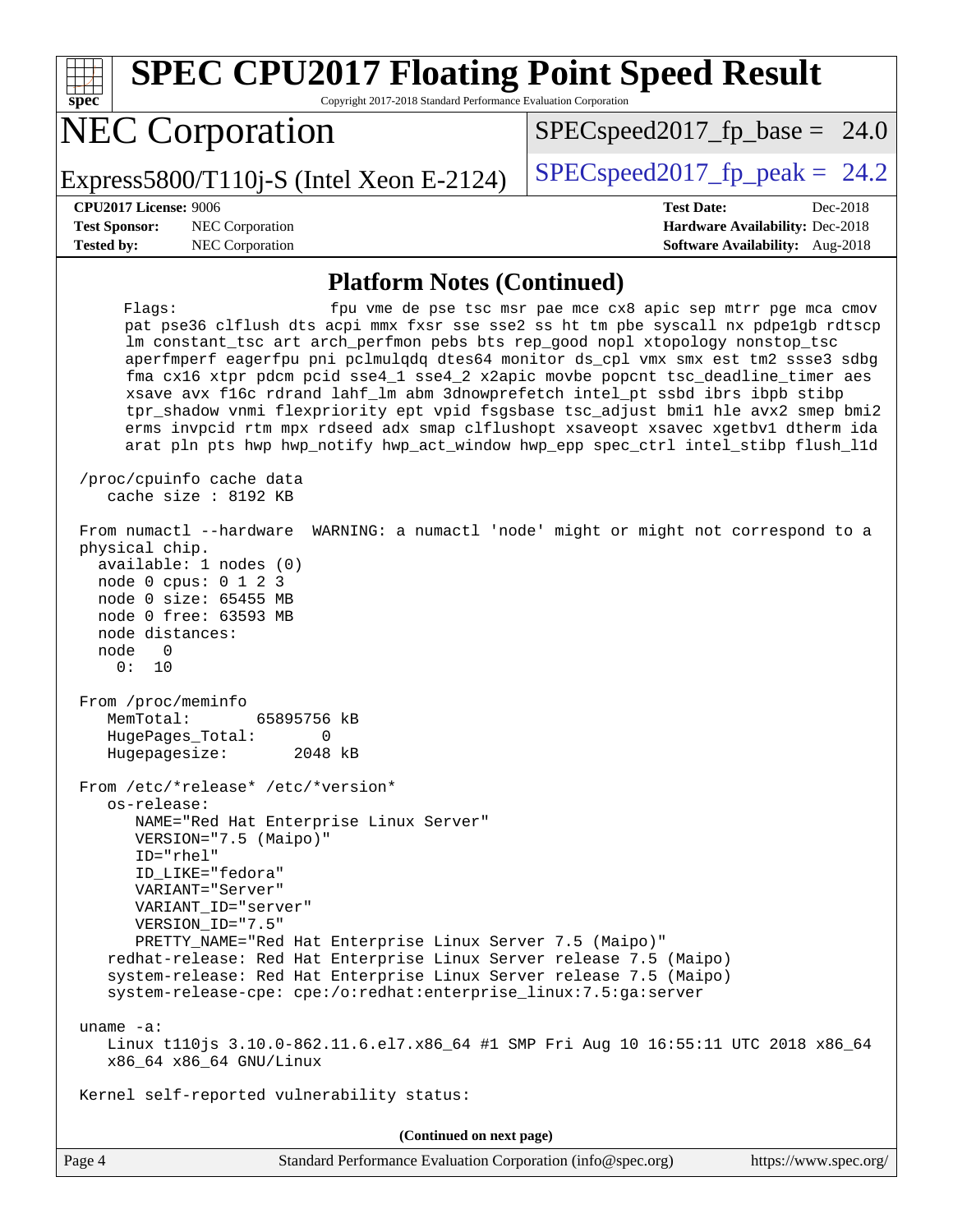| <b>SPEC CPU2017 Floating Point Speed Result</b><br>Copyright 2017-2018 Standard Performance Evaluation Corporation<br>$spec^*$                                                                            |                                        |  |  |  |  |  |  |
|-----------------------------------------------------------------------------------------------------------------------------------------------------------------------------------------------------------|----------------------------------------|--|--|--|--|--|--|
| <b>NEC Corporation</b>                                                                                                                                                                                    | $SPEC speed2017_fp\_base = 24.0$       |  |  |  |  |  |  |
| Express5800/T110 $i$ -S (Intel Xeon E-2124)                                                                                                                                                               | $SPEC speed2017_fp\_peak = 24.2$       |  |  |  |  |  |  |
| <b>CPU2017 License: 9006</b>                                                                                                                                                                              | <b>Test Date:</b><br>Dec-2018          |  |  |  |  |  |  |
| <b>Test Sponsor:</b><br>NEC Corporation                                                                                                                                                                   | <b>Hardware Availability: Dec-2018</b> |  |  |  |  |  |  |
| <b>Tested by:</b><br><b>NEC</b> Corporation                                                                                                                                                               | <b>Software Availability:</b> Aug-2018 |  |  |  |  |  |  |
| <b>Platform Notes (Continued)</b>                                                                                                                                                                         |                                        |  |  |  |  |  |  |
| Mitigation: PTI<br>$CVE-2017-5754$ (Meltdown):<br>CVE-2017-5753 (Spectre variant 1): Mitigation: Load fences, __user pointer sanitization<br>CVE-2017-5715 (Spectre variant 2): Mitigation: IBRS (kernel) |                                        |  |  |  |  |  |  |
| run-level $3$ Dec $8$ $04:33$                                                                                                                                                                             |                                        |  |  |  |  |  |  |
| SPEC is set to: /home/cpu2017                                                                                                                                                                             |                                        |  |  |  |  |  |  |

Filesystem Type Size Used Avail Use% Mounted on<br>
/dev/sda3 ext4 909G 68G 795G 8% / /dev/sda3 ext4 909G 68G 795G 8% /

 Additional information from dmidecode follows. WARNING: Use caution when you interpret this section. The 'dmidecode' program reads system data which is "intended to allow hardware to be accurately determined", but the intent may not be met, as there are frequent changes to hardware, firmware, and the "DMTF SMBIOS" standard. BIOS American Megatrends Inc. F07 10/31/2018

Memory:

4x Samsung M391A2K43BB1-CTD 16 GB 2 rank 2667

(End of data from sysinfo program)

### **[Compiler Version Notes](http://www.spec.org/auto/cpu2017/Docs/result-fields.html#CompilerVersionNotes)**

| 619.1bm_s(base) 638.imagick_s(base, peak) 644.nab_s(base, peak)<br>CC                        |  |  |  |  |  |  |  |
|----------------------------------------------------------------------------------------------|--|--|--|--|--|--|--|
| icc (ICC) 18.0.2 20180210                                                                    |  |  |  |  |  |  |  |
| Copyright (C) 1985-2018 Intel Corporation. All rights reserved.                              |  |  |  |  |  |  |  |
|                                                                                              |  |  |  |  |  |  |  |
| $CC$ 619.1bm $s$ (peak)                                                                      |  |  |  |  |  |  |  |
|                                                                                              |  |  |  |  |  |  |  |
| icc (ICC) 18.0.2 20180210                                                                    |  |  |  |  |  |  |  |
| Copyright (C) 1985-2018 Intel Corporation. All rights reserved.                              |  |  |  |  |  |  |  |
|                                                                                              |  |  |  |  |  |  |  |
|                                                                                              |  |  |  |  |  |  |  |
| FC 607.cactuBSSN s(base, peak)                                                               |  |  |  |  |  |  |  |
| icpc (ICC) 18.0.2 20180210                                                                   |  |  |  |  |  |  |  |
| Copyright (C) 1985-2018 Intel Corporation. All rights reserved.<br>icc (ICC) 18.0.2 20180210 |  |  |  |  |  |  |  |
| Copyright (C) 1985-2018 Intel Corporation. All rights reserved.                              |  |  |  |  |  |  |  |
| ifort (IFORT) 18.0.2 20180210                                                                |  |  |  |  |  |  |  |
| Copyright (C) 1985-2018 Intel Corporation. All rights reserved.                              |  |  |  |  |  |  |  |
|                                                                                              |  |  |  |  |  |  |  |
| (Continued on next page)                                                                     |  |  |  |  |  |  |  |

Page 5 Standard Performance Evaluation Corporation [\(info@spec.org\)](mailto:info@spec.org) <https://www.spec.org/>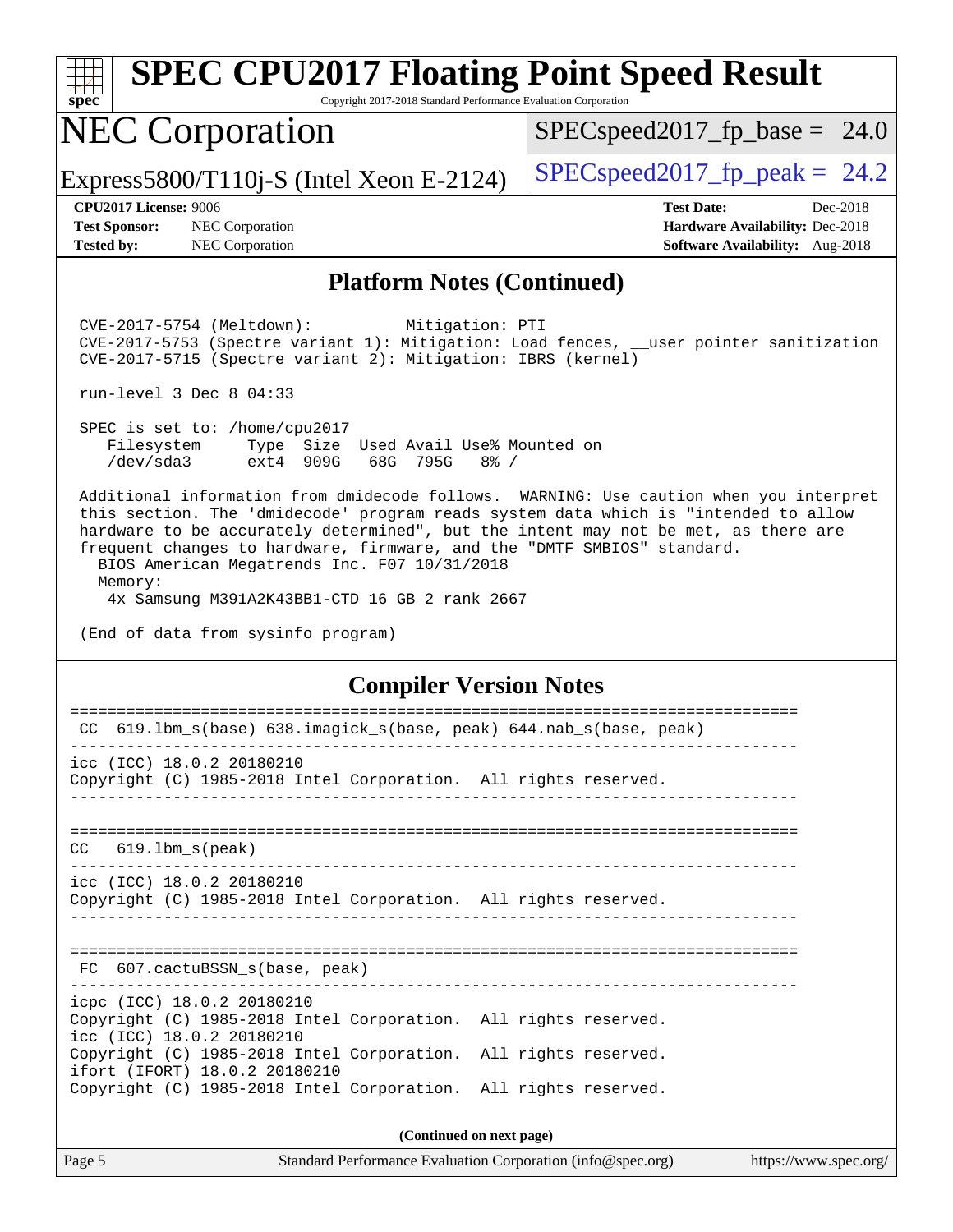| $spec^*$                                                           | <b>SPEC CPU2017 Floating Point Speed Result</b>                                                                                                                                                  | Copyright 2017-2018 Standard Performance Evaluation Corporation |                                                             |                                                                                         |                       |          |
|--------------------------------------------------------------------|--------------------------------------------------------------------------------------------------------------------------------------------------------------------------------------------------|-----------------------------------------------------------------|-------------------------------------------------------------|-----------------------------------------------------------------------------------------|-----------------------|----------|
|                                                                    | <b>NEC Corporation</b>                                                                                                                                                                           |                                                                 | $SPEC speed2017_fp\_base = 24.0$                            |                                                                                         |                       |          |
|                                                                    | Express5800/T110j-S (Intel Xeon E-2124)                                                                                                                                                          |                                                                 | $SPEC speed2017_fp\_peak = 24.2$                            |                                                                                         |                       |          |
| CPU2017 License: 9006<br><b>Test Sponsor:</b><br><b>Tested by:</b> | NEC Corporation<br>NEC Corporation                                                                                                                                                               |                                                                 |                                                             | <b>Test Date:</b><br>Hardware Availability: Dec-2018<br>Software Availability: Aug-2018 |                       | Dec-2018 |
|                                                                    |                                                                                                                                                                                                  |                                                                 | <b>Compiler Version Notes (Continued)</b>                   |                                                                                         |                       |          |
|                                                                    |                                                                                                                                                                                                  |                                                                 |                                                             |                                                                                         |                       |          |
| FC.                                                                | 603.bwaves_s(base) 649.fotonik3d_s(base) 654.roms_s(base, peak)                                                                                                                                  |                                                                 |                                                             |                                                                                         |                       |          |
|                                                                    | ifort (IFORT) 18.0.2 20180210<br>Copyright (C) 1985-2018 Intel Corporation. All rights reserved.                                                                                                 |                                                                 |                                                             |                                                                                         |                       |          |
| FC                                                                 | 603.bwaves_s(peak) 649.fotonik3d_s(peak)                                                                                                                                                         |                                                                 |                                                             |                                                                                         |                       |          |
|                                                                    | ifort (IFORT) 18.0.2 20180210<br>Copyright (C) 1985-2018 Intel Corporation. All rights reserved.                                                                                                 |                                                                 |                                                             |                                                                                         |                       |          |
|                                                                    | $CC$ 621.wrf_s(base) 627.cam4_s(base, peak) 628.pop2_s(base)                                                                                                                                     |                                                                 |                                                             |                                                                                         |                       |          |
|                                                                    | ifort (IFORT) 18.0.2 20180210<br>Copyright (C) 1985-2018 Intel Corporation. All rights reserved.<br>icc (ICC) 18.0.2 20180210<br>Copyright (C) 1985-2018 Intel Corporation. All rights reserved. |                                                                 |                                                             |                                                                                         |                       |          |
|                                                                    |                                                                                                                                                                                                  |                                                                 |                                                             |                                                                                         |                       |          |
|                                                                    | CC 621.wrf_s(peak) 628.pop2_s(peak)                                                                                                                                                              |                                                                 |                                                             |                                                                                         |                       |          |
|                                                                    | ifort (IFORT) 18.0.2 20180210<br>Copyright (C) 1985-2018 Intel Corporation. All rights reserved.<br>icc (ICC) 18.0.2 20180210                                                                    |                                                                 |                                                             |                                                                                         |                       |          |
|                                                                    | Copyright (C) 1985-2018 Intel Corporation. All rights reserved.                                                                                                                                  |                                                                 |                                                             |                                                                                         |                       |          |
|                                                                    |                                                                                                                                                                                                  | <b>Base Compiler Invocation</b>                                 |                                                             |                                                                                         |                       |          |
| C benchmarks:<br>$\text{icc -m64 -std=cl1}$                        |                                                                                                                                                                                                  |                                                                 |                                                             |                                                                                         |                       |          |
| Fortran benchmarks:<br>ifort -m64                                  |                                                                                                                                                                                                  |                                                                 |                                                             |                                                                                         |                       |          |
|                                                                    | Benchmarks using both Fortran and C:<br>ifort -m64 icc -m64 -std=c11                                                                                                                             |                                                                 |                                                             |                                                                                         |                       |          |
|                                                                    |                                                                                                                                                                                                  | (Continued on next page)                                        |                                                             |                                                                                         |                       |          |
| Page 6                                                             |                                                                                                                                                                                                  |                                                                 | Standard Performance Evaluation Corporation (info@spec.org) |                                                                                         | https://www.spec.org/ |          |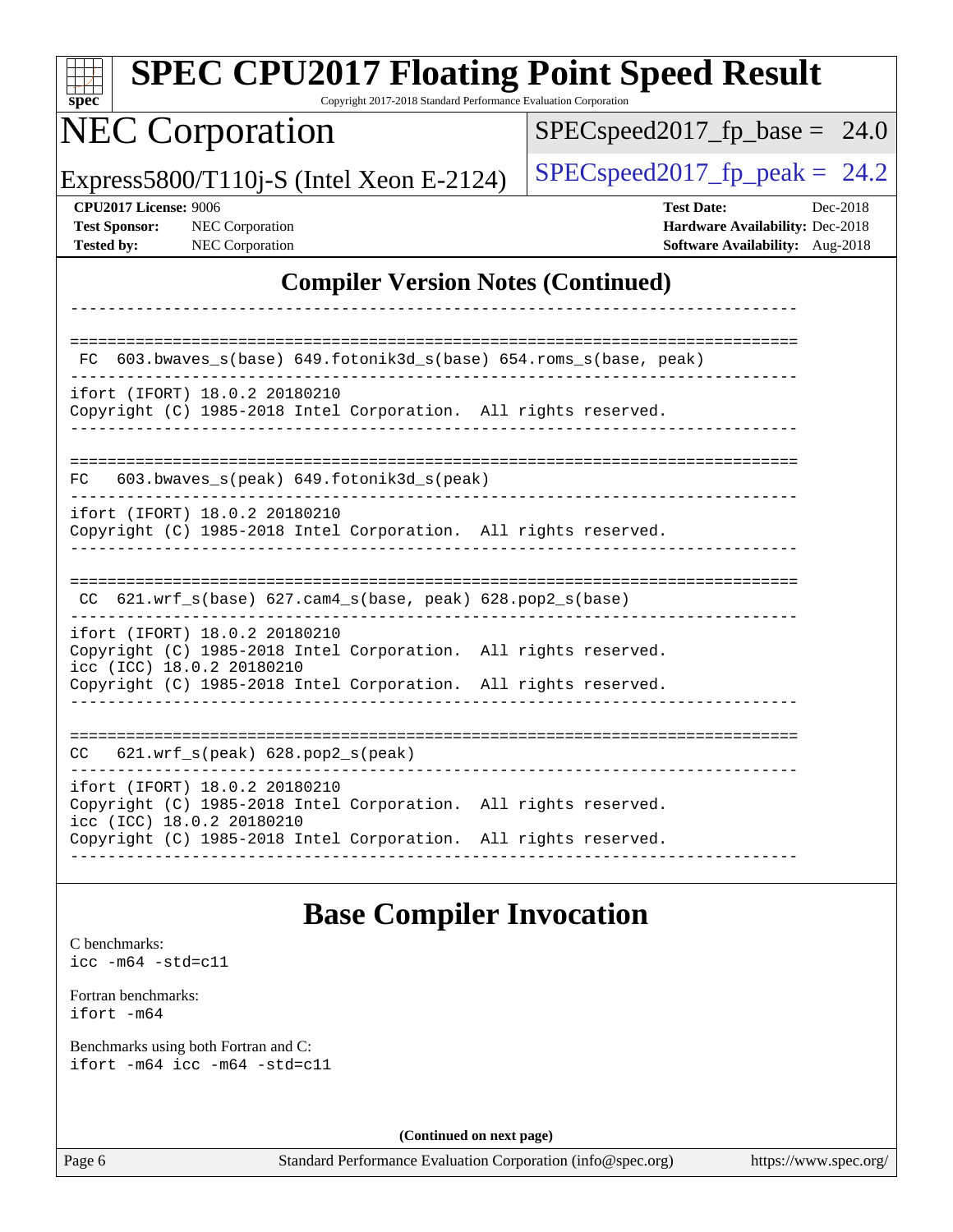

## **[SPEC CPU2017 Floating Point Speed Result](http://www.spec.org/auto/cpu2017/Docs/result-fields.html#SPECCPU2017FloatingPointSpeedResult)**

Copyright 2017-2018 Standard Performance Evaluation Corporation

### NEC Corporation

 $SPECspeed2017_fp\_base = 24.0$ 

Express5800/T110j-S (Intel Xeon E-2124)  $\left|$  [SPECspeed2017\\_fp\\_peak =](http://www.spec.org/auto/cpu2017/Docs/result-fields.html#SPECspeed2017fppeak) 24.2

**[Test Sponsor:](http://www.spec.org/auto/cpu2017/Docs/result-fields.html#TestSponsor)** NEC Corporation **[Hardware Availability:](http://www.spec.org/auto/cpu2017/Docs/result-fields.html#HardwareAvailability)** Dec-2018 **[Tested by:](http://www.spec.org/auto/cpu2017/Docs/result-fields.html#Testedby)** NEC Corporation **[Software Availability:](http://www.spec.org/auto/cpu2017/Docs/result-fields.html#SoftwareAvailability)** Aug-2018

**[CPU2017 License:](http://www.spec.org/auto/cpu2017/Docs/result-fields.html#CPU2017License)** 9006 **[Test Date:](http://www.spec.org/auto/cpu2017/Docs/result-fields.html#TestDate)** Dec-2018

### **[Base Compiler Invocation \(Continued\)](http://www.spec.org/auto/cpu2017/Docs/result-fields.html#BaseCompilerInvocation)**

[Benchmarks using Fortran, C, and C++:](http://www.spec.org/auto/cpu2017/Docs/result-fields.html#BenchmarksusingFortranCandCXX) [icpc -m64](http://www.spec.org/cpu2017/results/res2018q4/cpu2017-20181210-10021.flags.html#user_CC_CXX_FCbase_intel_icpc_64bit_4ecb2543ae3f1412ef961e0650ca070fec7b7afdcd6ed48761b84423119d1bf6bdf5cad15b44d48e7256388bc77273b966e5eb805aefd121eb22e9299b2ec9d9) [icc -m64 -std=c11](http://www.spec.org/cpu2017/results/res2018q4/cpu2017-20181210-10021.flags.html#user_CC_CXX_FCbase_intel_icc_64bit_c11_33ee0cdaae7deeeab2a9725423ba97205ce30f63b9926c2519791662299b76a0318f32ddfffdc46587804de3178b4f9328c46fa7c2b0cd779d7a61945c91cd35) [ifort -m64](http://www.spec.org/cpu2017/results/res2018q4/cpu2017-20181210-10021.flags.html#user_CC_CXX_FCbase_intel_ifort_64bit_24f2bb282fbaeffd6157abe4f878425411749daecae9a33200eee2bee2fe76f3b89351d69a8130dd5949958ce389cf37ff59a95e7a40d588e8d3a57e0c3fd751)

### **[Base Portability Flags](http://www.spec.org/auto/cpu2017/Docs/result-fields.html#BasePortabilityFlags)**

 603.bwaves\_s: [-DSPEC\\_LP64](http://www.spec.org/cpu2017/results/res2018q4/cpu2017-20181210-10021.flags.html#suite_basePORTABILITY603_bwaves_s_DSPEC_LP64) 607.cactuBSSN\_s: [-DSPEC\\_LP64](http://www.spec.org/cpu2017/results/res2018q4/cpu2017-20181210-10021.flags.html#suite_basePORTABILITY607_cactuBSSN_s_DSPEC_LP64) 619.lbm\_s: [-DSPEC\\_LP64](http://www.spec.org/cpu2017/results/res2018q4/cpu2017-20181210-10021.flags.html#suite_basePORTABILITY619_lbm_s_DSPEC_LP64) 621.wrf\_s: [-DSPEC\\_LP64](http://www.spec.org/cpu2017/results/res2018q4/cpu2017-20181210-10021.flags.html#suite_basePORTABILITY621_wrf_s_DSPEC_LP64) [-DSPEC\\_CASE\\_FLAG](http://www.spec.org/cpu2017/results/res2018q4/cpu2017-20181210-10021.flags.html#b621.wrf_s_baseCPORTABILITY_DSPEC_CASE_FLAG) [-convert big\\_endian](http://www.spec.org/cpu2017/results/res2018q4/cpu2017-20181210-10021.flags.html#user_baseFPORTABILITY621_wrf_s_convert_big_endian_c3194028bc08c63ac5d04de18c48ce6d347e4e562e8892b8bdbdc0214820426deb8554edfa529a3fb25a586e65a3d812c835984020483e7e73212c4d31a38223) 627.cam4\_s: [-DSPEC\\_LP64](http://www.spec.org/cpu2017/results/res2018q4/cpu2017-20181210-10021.flags.html#suite_basePORTABILITY627_cam4_s_DSPEC_LP64) [-DSPEC\\_CASE\\_FLAG](http://www.spec.org/cpu2017/results/res2018q4/cpu2017-20181210-10021.flags.html#b627.cam4_s_baseCPORTABILITY_DSPEC_CASE_FLAG) 628.pop2\_s: [-DSPEC\\_LP64](http://www.spec.org/cpu2017/results/res2018q4/cpu2017-20181210-10021.flags.html#suite_basePORTABILITY628_pop2_s_DSPEC_LP64) [-DSPEC\\_CASE\\_FLAG](http://www.spec.org/cpu2017/results/res2018q4/cpu2017-20181210-10021.flags.html#b628.pop2_s_baseCPORTABILITY_DSPEC_CASE_FLAG) [-convert big\\_endian](http://www.spec.org/cpu2017/results/res2018q4/cpu2017-20181210-10021.flags.html#user_baseFPORTABILITY628_pop2_s_convert_big_endian_c3194028bc08c63ac5d04de18c48ce6d347e4e562e8892b8bdbdc0214820426deb8554edfa529a3fb25a586e65a3d812c835984020483e7e73212c4d31a38223) [-assume byterecl](http://www.spec.org/cpu2017/results/res2018q4/cpu2017-20181210-10021.flags.html#user_baseFPORTABILITY628_pop2_s_assume_byterecl_7e47d18b9513cf18525430bbf0f2177aa9bf368bc7a059c09b2c06a34b53bd3447c950d3f8d6c70e3faf3a05c8557d66a5798b567902e8849adc142926523472) 638.imagick\_s: [-DSPEC\\_LP64](http://www.spec.org/cpu2017/results/res2018q4/cpu2017-20181210-10021.flags.html#suite_basePORTABILITY638_imagick_s_DSPEC_LP64) 644.nab\_s: [-DSPEC\\_LP64](http://www.spec.org/cpu2017/results/res2018q4/cpu2017-20181210-10021.flags.html#suite_basePORTABILITY644_nab_s_DSPEC_LP64) 649.fotonik3d\_s: [-DSPEC\\_LP64](http://www.spec.org/cpu2017/results/res2018q4/cpu2017-20181210-10021.flags.html#suite_basePORTABILITY649_fotonik3d_s_DSPEC_LP64) 654.roms\_s: [-DSPEC\\_LP64](http://www.spec.org/cpu2017/results/res2018q4/cpu2017-20181210-10021.flags.html#suite_basePORTABILITY654_roms_s_DSPEC_LP64)

### **[Base Optimization Flags](http://www.spec.org/auto/cpu2017/Docs/result-fields.html#BaseOptimizationFlags)**

#### [C benchmarks](http://www.spec.org/auto/cpu2017/Docs/result-fields.html#Cbenchmarks):

[-Wl,-z,muldefs](http://www.spec.org/cpu2017/results/res2018q4/cpu2017-20181210-10021.flags.html#user_CCbase_link_force_multiple1_b4cbdb97b34bdee9ceefcfe54f4c8ea74255f0b02a4b23e853cdb0e18eb4525ac79b5a88067c842dd0ee6996c24547a27a4b99331201badda8798ef8a743f577) [-xCORE-AVX2](http://www.spec.org/cpu2017/results/res2018q4/cpu2017-20181210-10021.flags.html#user_CCbase_f-xCORE-AVX2) [-ipo](http://www.spec.org/cpu2017/results/res2018q4/cpu2017-20181210-10021.flags.html#user_CCbase_f-ipo) [-O3](http://www.spec.org/cpu2017/results/res2018q4/cpu2017-20181210-10021.flags.html#user_CCbase_f-O3) [-no-prec-div](http://www.spec.org/cpu2017/results/res2018q4/cpu2017-20181210-10021.flags.html#user_CCbase_f-no-prec-div) [-qopt-prefetch](http://www.spec.org/cpu2017/results/res2018q4/cpu2017-20181210-10021.flags.html#user_CCbase_f-qopt-prefetch) [-ffinite-math-only](http://www.spec.org/cpu2017/results/res2018q4/cpu2017-20181210-10021.flags.html#user_CCbase_f_finite_math_only_cb91587bd2077682c4b38af759c288ed7c732db004271a9512da14a4f8007909a5f1427ecbf1a0fb78ff2a814402c6114ac565ca162485bbcae155b5e4258871) [-qopt-mem-layout-trans=3](http://www.spec.org/cpu2017/results/res2018q4/cpu2017-20181210-10021.flags.html#user_CCbase_f-qopt-mem-layout-trans_de80db37974c74b1f0e20d883f0b675c88c3b01e9d123adea9b28688d64333345fb62bc4a798493513fdb68f60282f9a726aa07f478b2f7113531aecce732043) [-qopenmp](http://www.spec.org/cpu2017/results/res2018q4/cpu2017-20181210-10021.flags.html#user_CCbase_qopenmp_16be0c44f24f464004c6784a7acb94aca937f053568ce72f94b139a11c7c168634a55f6653758ddd83bcf7b8463e8028bb0b48b77bcddc6b78d5d95bb1df2967) [-DSPEC\\_OPENMP](http://www.spec.org/cpu2017/results/res2018q4/cpu2017-20181210-10021.flags.html#suite_CCbase_DSPEC_OPENMP) [-L/usr/local/je5.0.1-64/lib](http://www.spec.org/cpu2017/results/res2018q4/cpu2017-20181210-10021.flags.html#user_CCbase_jemalloc_link_path64_4b10a636b7bce113509b17f3bd0d6226c5fb2346b9178c2d0232c14f04ab830f976640479e5c33dc2bcbbdad86ecfb6634cbbd4418746f06f368b512fced5394) [-ljemalloc](http://www.spec.org/cpu2017/results/res2018q4/cpu2017-20181210-10021.flags.html#user_CCbase_jemalloc_link_lib_d1249b907c500fa1c0672f44f562e3d0f79738ae9e3c4a9c376d49f265a04b9c99b167ecedbf6711b3085be911c67ff61f150a17b3472be731631ba4d0471706)

#### [Fortran benchmarks](http://www.spec.org/auto/cpu2017/Docs/result-fields.html#Fortranbenchmarks):

[-Wl,-z,muldefs](http://www.spec.org/cpu2017/results/res2018q4/cpu2017-20181210-10021.flags.html#user_FCbase_link_force_multiple1_b4cbdb97b34bdee9ceefcfe54f4c8ea74255f0b02a4b23e853cdb0e18eb4525ac79b5a88067c842dd0ee6996c24547a27a4b99331201badda8798ef8a743f577) [-DSPEC\\_OPENMP](http://www.spec.org/cpu2017/results/res2018q4/cpu2017-20181210-10021.flags.html#suite_FCbase_DSPEC_OPENMP) [-xCORE-AVX2](http://www.spec.org/cpu2017/results/res2018q4/cpu2017-20181210-10021.flags.html#user_FCbase_f-xCORE-AVX2) [-ipo](http://www.spec.org/cpu2017/results/res2018q4/cpu2017-20181210-10021.flags.html#user_FCbase_f-ipo) [-O3](http://www.spec.org/cpu2017/results/res2018q4/cpu2017-20181210-10021.flags.html#user_FCbase_f-O3) [-no-prec-div](http://www.spec.org/cpu2017/results/res2018q4/cpu2017-20181210-10021.flags.html#user_FCbase_f-no-prec-div) [-qopt-prefetch](http://www.spec.org/cpu2017/results/res2018q4/cpu2017-20181210-10021.flags.html#user_FCbase_f-qopt-prefetch) [-ffinite-math-only](http://www.spec.org/cpu2017/results/res2018q4/cpu2017-20181210-10021.flags.html#user_FCbase_f_finite_math_only_cb91587bd2077682c4b38af759c288ed7c732db004271a9512da14a4f8007909a5f1427ecbf1a0fb78ff2a814402c6114ac565ca162485bbcae155b5e4258871) [-qopt-mem-layout-trans=3](http://www.spec.org/cpu2017/results/res2018q4/cpu2017-20181210-10021.flags.html#user_FCbase_f-qopt-mem-layout-trans_de80db37974c74b1f0e20d883f0b675c88c3b01e9d123adea9b28688d64333345fb62bc4a798493513fdb68f60282f9a726aa07f478b2f7113531aecce732043) [-qopenmp](http://www.spec.org/cpu2017/results/res2018q4/cpu2017-20181210-10021.flags.html#user_FCbase_qopenmp_16be0c44f24f464004c6784a7acb94aca937f053568ce72f94b139a11c7c168634a55f6653758ddd83bcf7b8463e8028bb0b48b77bcddc6b78d5d95bb1df2967) [-nostandard-realloc-lhs](http://www.spec.org/cpu2017/results/res2018q4/cpu2017-20181210-10021.flags.html#user_FCbase_f_2003_std_realloc_82b4557e90729c0f113870c07e44d33d6f5a304b4f63d4c15d2d0f1fab99f5daaed73bdb9275d9ae411527f28b936061aa8b9c8f2d63842963b95c9dd6426b8a) [-L/usr/local/je5.0.1-64/lib](http://www.spec.org/cpu2017/results/res2018q4/cpu2017-20181210-10021.flags.html#user_FCbase_jemalloc_link_path64_4b10a636b7bce113509b17f3bd0d6226c5fb2346b9178c2d0232c14f04ab830f976640479e5c33dc2bcbbdad86ecfb6634cbbd4418746f06f368b512fced5394) [-ljemalloc](http://www.spec.org/cpu2017/results/res2018q4/cpu2017-20181210-10021.flags.html#user_FCbase_jemalloc_link_lib_d1249b907c500fa1c0672f44f562e3d0f79738ae9e3c4a9c376d49f265a04b9c99b167ecedbf6711b3085be911c67ff61f150a17b3472be731631ba4d0471706)

#### [Benchmarks using both Fortran and C](http://www.spec.org/auto/cpu2017/Docs/result-fields.html#BenchmarksusingbothFortranandC):

[-Wl,-z,muldefs](http://www.spec.org/cpu2017/results/res2018q4/cpu2017-20181210-10021.flags.html#user_CC_FCbase_link_force_multiple1_b4cbdb97b34bdee9ceefcfe54f4c8ea74255f0b02a4b23e853cdb0e18eb4525ac79b5a88067c842dd0ee6996c24547a27a4b99331201badda8798ef8a743f577) [-xCORE-AVX2](http://www.spec.org/cpu2017/results/res2018q4/cpu2017-20181210-10021.flags.html#user_CC_FCbase_f-xCORE-AVX2) [-ipo](http://www.spec.org/cpu2017/results/res2018q4/cpu2017-20181210-10021.flags.html#user_CC_FCbase_f-ipo) [-O3](http://www.spec.org/cpu2017/results/res2018q4/cpu2017-20181210-10021.flags.html#user_CC_FCbase_f-O3) [-no-prec-div](http://www.spec.org/cpu2017/results/res2018q4/cpu2017-20181210-10021.flags.html#user_CC_FCbase_f-no-prec-div) [-qopt-prefetch](http://www.spec.org/cpu2017/results/res2018q4/cpu2017-20181210-10021.flags.html#user_CC_FCbase_f-qopt-prefetch) [-ffinite-math-only](http://www.spec.org/cpu2017/results/res2018q4/cpu2017-20181210-10021.flags.html#user_CC_FCbase_f_finite_math_only_cb91587bd2077682c4b38af759c288ed7c732db004271a9512da14a4f8007909a5f1427ecbf1a0fb78ff2a814402c6114ac565ca162485bbcae155b5e4258871) [-qopt-mem-layout-trans=3](http://www.spec.org/cpu2017/results/res2018q4/cpu2017-20181210-10021.flags.html#user_CC_FCbase_f-qopt-mem-layout-trans_de80db37974c74b1f0e20d883f0b675c88c3b01e9d123adea9b28688d64333345fb62bc4a798493513fdb68f60282f9a726aa07f478b2f7113531aecce732043) [-qopenmp](http://www.spec.org/cpu2017/results/res2018q4/cpu2017-20181210-10021.flags.html#user_CC_FCbase_qopenmp_16be0c44f24f464004c6784a7acb94aca937f053568ce72f94b139a11c7c168634a55f6653758ddd83bcf7b8463e8028bb0b48b77bcddc6b78d5d95bb1df2967) [-DSPEC\\_OPENMP](http://www.spec.org/cpu2017/results/res2018q4/cpu2017-20181210-10021.flags.html#suite_CC_FCbase_DSPEC_OPENMP) [-nostandard-realloc-lhs](http://www.spec.org/cpu2017/results/res2018q4/cpu2017-20181210-10021.flags.html#user_CC_FCbase_f_2003_std_realloc_82b4557e90729c0f113870c07e44d33d6f5a304b4f63d4c15d2d0f1fab99f5daaed73bdb9275d9ae411527f28b936061aa8b9c8f2d63842963b95c9dd6426b8a) [-L/usr/local/je5.0.1-64/lib](http://www.spec.org/cpu2017/results/res2018q4/cpu2017-20181210-10021.flags.html#user_CC_FCbase_jemalloc_link_path64_4b10a636b7bce113509b17f3bd0d6226c5fb2346b9178c2d0232c14f04ab830f976640479e5c33dc2bcbbdad86ecfb6634cbbd4418746f06f368b512fced5394) [-ljemalloc](http://www.spec.org/cpu2017/results/res2018q4/cpu2017-20181210-10021.flags.html#user_CC_FCbase_jemalloc_link_lib_d1249b907c500fa1c0672f44f562e3d0f79738ae9e3c4a9c376d49f265a04b9c99b167ecedbf6711b3085be911c67ff61f150a17b3472be731631ba4d0471706)

### [Benchmarks using Fortran, C, and C++:](http://www.spec.org/auto/cpu2017/Docs/result-fields.html#BenchmarksusingFortranCandCXX)

[-Wl,-z,muldefs](http://www.spec.org/cpu2017/results/res2018q4/cpu2017-20181210-10021.flags.html#user_CC_CXX_FCbase_link_force_multiple1_b4cbdb97b34bdee9ceefcfe54f4c8ea74255f0b02a4b23e853cdb0e18eb4525ac79b5a88067c842dd0ee6996c24547a27a4b99331201badda8798ef8a743f577) [-xCORE-AVX2](http://www.spec.org/cpu2017/results/res2018q4/cpu2017-20181210-10021.flags.html#user_CC_CXX_FCbase_f-xCORE-AVX2) [-ipo](http://www.spec.org/cpu2017/results/res2018q4/cpu2017-20181210-10021.flags.html#user_CC_CXX_FCbase_f-ipo) [-O3](http://www.spec.org/cpu2017/results/res2018q4/cpu2017-20181210-10021.flags.html#user_CC_CXX_FCbase_f-O3) [-no-prec-div](http://www.spec.org/cpu2017/results/res2018q4/cpu2017-20181210-10021.flags.html#user_CC_CXX_FCbase_f-no-prec-div) [-qopt-prefetch](http://www.spec.org/cpu2017/results/res2018q4/cpu2017-20181210-10021.flags.html#user_CC_CXX_FCbase_f-qopt-prefetch) [-ffinite-math-only](http://www.spec.org/cpu2017/results/res2018q4/cpu2017-20181210-10021.flags.html#user_CC_CXX_FCbase_f_finite_math_only_cb91587bd2077682c4b38af759c288ed7c732db004271a9512da14a4f8007909a5f1427ecbf1a0fb78ff2a814402c6114ac565ca162485bbcae155b5e4258871) [-qopt-mem-layout-trans=3](http://www.spec.org/cpu2017/results/res2018q4/cpu2017-20181210-10021.flags.html#user_CC_CXX_FCbase_f-qopt-mem-layout-trans_de80db37974c74b1f0e20d883f0b675c88c3b01e9d123adea9b28688d64333345fb62bc4a798493513fdb68f60282f9a726aa07f478b2f7113531aecce732043) [-qopenmp](http://www.spec.org/cpu2017/results/res2018q4/cpu2017-20181210-10021.flags.html#user_CC_CXX_FCbase_qopenmp_16be0c44f24f464004c6784a7acb94aca937f053568ce72f94b139a11c7c168634a55f6653758ddd83bcf7b8463e8028bb0b48b77bcddc6b78d5d95bb1df2967) [-DSPEC\\_OPENMP](http://www.spec.org/cpu2017/results/res2018q4/cpu2017-20181210-10021.flags.html#suite_CC_CXX_FCbase_DSPEC_OPENMP) [-nostandard-realloc-lhs](http://www.spec.org/cpu2017/results/res2018q4/cpu2017-20181210-10021.flags.html#user_CC_CXX_FCbase_f_2003_std_realloc_82b4557e90729c0f113870c07e44d33d6f5a304b4f63d4c15d2d0f1fab99f5daaed73bdb9275d9ae411527f28b936061aa8b9c8f2d63842963b95c9dd6426b8a) [-L/usr/local/je5.0.1-64/lib](http://www.spec.org/cpu2017/results/res2018q4/cpu2017-20181210-10021.flags.html#user_CC_CXX_FCbase_jemalloc_link_path64_4b10a636b7bce113509b17f3bd0d6226c5fb2346b9178c2d0232c14f04ab830f976640479e5c33dc2bcbbdad86ecfb6634cbbd4418746f06f368b512fced5394) [-ljemalloc](http://www.spec.org/cpu2017/results/res2018q4/cpu2017-20181210-10021.flags.html#user_CC_CXX_FCbase_jemalloc_link_lib_d1249b907c500fa1c0672f44f562e3d0f79738ae9e3c4a9c376d49f265a04b9c99b167ecedbf6711b3085be911c67ff61f150a17b3472be731631ba4d0471706)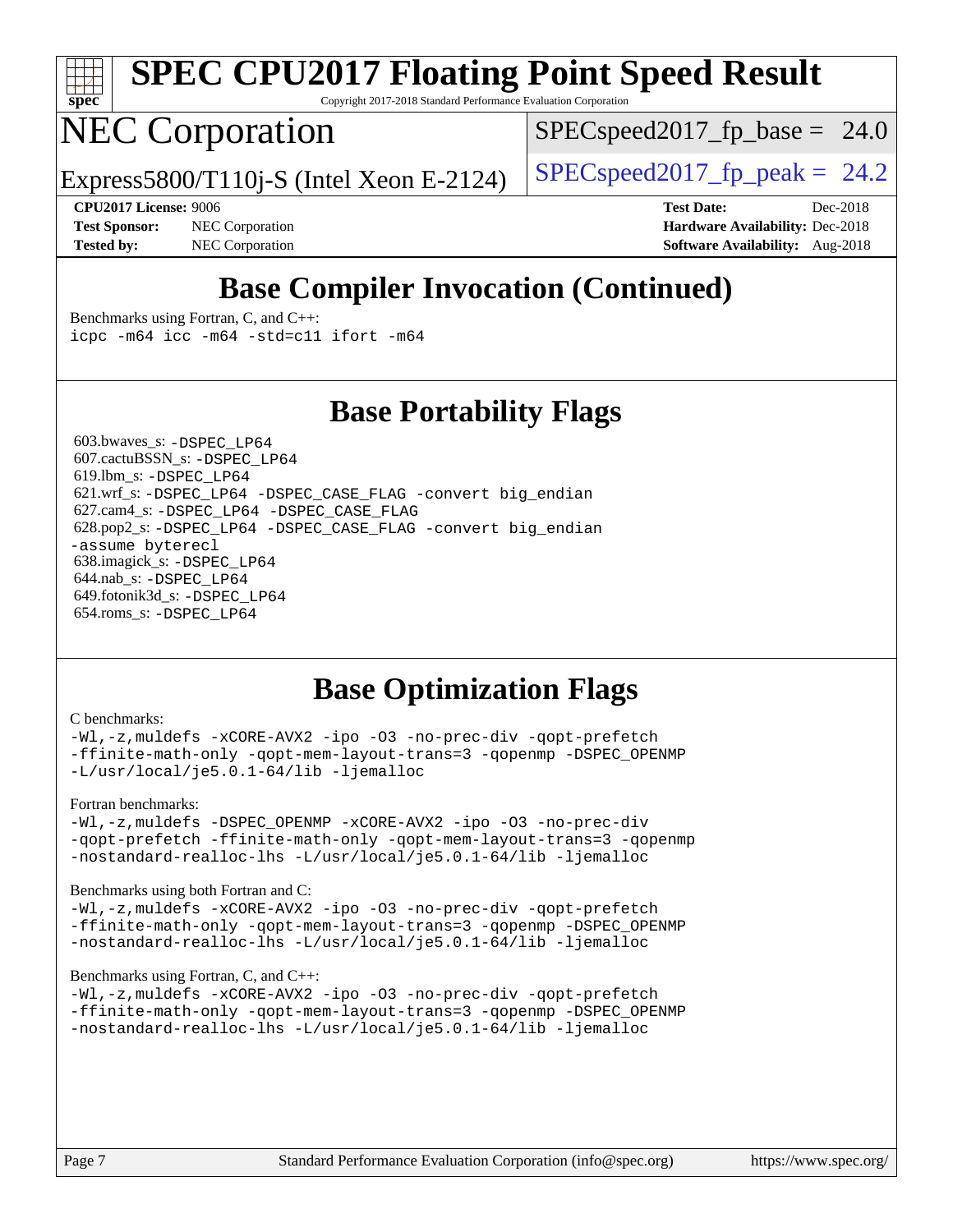

# **[SPEC CPU2017 Floating Point Speed Result](http://www.spec.org/auto/cpu2017/Docs/result-fields.html#SPECCPU2017FloatingPointSpeedResult)**

Copyright 2017-2018 Standard Performance Evaluation Corporation

## NEC Corporation

 $SPECspeed2017_fp\_base = 24.0$ 

Express5800/T110j-S (Intel Xeon E-2124) [SPECspeed2017\\_fp\\_peak =](http://www.spec.org/auto/cpu2017/Docs/result-fields.html#SPECspeed2017fppeak) 24.2

**[Test Sponsor:](http://www.spec.org/auto/cpu2017/Docs/result-fields.html#TestSponsor)** NEC Corporation **[Hardware Availability:](http://www.spec.org/auto/cpu2017/Docs/result-fields.html#HardwareAvailability)** Dec-2018

**[CPU2017 License:](http://www.spec.org/auto/cpu2017/Docs/result-fields.html#CPU2017License)** 9006 **[Test Date:](http://www.spec.org/auto/cpu2017/Docs/result-fields.html#TestDate)** Dec-2018 **[Tested by:](http://www.spec.org/auto/cpu2017/Docs/result-fields.html#Testedby)** NEC Corporation **[Software Availability:](http://www.spec.org/auto/cpu2017/Docs/result-fields.html#SoftwareAvailability)** Aug-2018

### **[Peak Compiler Invocation](http://www.spec.org/auto/cpu2017/Docs/result-fields.html#PeakCompilerInvocation)**

[C benchmarks](http://www.spec.org/auto/cpu2017/Docs/result-fields.html#Cbenchmarks): [icc -m64 -std=c11](http://www.spec.org/cpu2017/results/res2018q4/cpu2017-20181210-10021.flags.html#user_CCpeak_intel_icc_64bit_c11_33ee0cdaae7deeeab2a9725423ba97205ce30f63b9926c2519791662299b76a0318f32ddfffdc46587804de3178b4f9328c46fa7c2b0cd779d7a61945c91cd35)

[Fortran benchmarks](http://www.spec.org/auto/cpu2017/Docs/result-fields.html#Fortranbenchmarks): [ifort -m64](http://www.spec.org/cpu2017/results/res2018q4/cpu2017-20181210-10021.flags.html#user_FCpeak_intel_ifort_64bit_24f2bb282fbaeffd6157abe4f878425411749daecae9a33200eee2bee2fe76f3b89351d69a8130dd5949958ce389cf37ff59a95e7a40d588e8d3a57e0c3fd751)

[Benchmarks using both Fortran and C](http://www.spec.org/auto/cpu2017/Docs/result-fields.html#BenchmarksusingbothFortranandC): [ifort -m64](http://www.spec.org/cpu2017/results/res2018q4/cpu2017-20181210-10021.flags.html#user_CC_FCpeak_intel_ifort_64bit_24f2bb282fbaeffd6157abe4f878425411749daecae9a33200eee2bee2fe76f3b89351d69a8130dd5949958ce389cf37ff59a95e7a40d588e8d3a57e0c3fd751) [icc -m64 -std=c11](http://www.spec.org/cpu2017/results/res2018q4/cpu2017-20181210-10021.flags.html#user_CC_FCpeak_intel_icc_64bit_c11_33ee0cdaae7deeeab2a9725423ba97205ce30f63b9926c2519791662299b76a0318f32ddfffdc46587804de3178b4f9328c46fa7c2b0cd779d7a61945c91cd35)

[Benchmarks using Fortran, C, and C++:](http://www.spec.org/auto/cpu2017/Docs/result-fields.html#BenchmarksusingFortranCandCXX) [icpc -m64](http://www.spec.org/cpu2017/results/res2018q4/cpu2017-20181210-10021.flags.html#user_CC_CXX_FCpeak_intel_icpc_64bit_4ecb2543ae3f1412ef961e0650ca070fec7b7afdcd6ed48761b84423119d1bf6bdf5cad15b44d48e7256388bc77273b966e5eb805aefd121eb22e9299b2ec9d9) [icc -m64 -std=c11](http://www.spec.org/cpu2017/results/res2018q4/cpu2017-20181210-10021.flags.html#user_CC_CXX_FCpeak_intel_icc_64bit_c11_33ee0cdaae7deeeab2a9725423ba97205ce30f63b9926c2519791662299b76a0318f32ddfffdc46587804de3178b4f9328c46fa7c2b0cd779d7a61945c91cd35) [ifort -m64](http://www.spec.org/cpu2017/results/res2018q4/cpu2017-20181210-10021.flags.html#user_CC_CXX_FCpeak_intel_ifort_64bit_24f2bb282fbaeffd6157abe4f878425411749daecae9a33200eee2bee2fe76f3b89351d69a8130dd5949958ce389cf37ff59a95e7a40d588e8d3a57e0c3fd751)

### **[Peak Portability Flags](http://www.spec.org/auto/cpu2017/Docs/result-fields.html#PeakPortabilityFlags)**

Same as Base Portability Flags

### **[Peak Optimization Flags](http://www.spec.org/auto/cpu2017/Docs/result-fields.html#PeakOptimizationFlags)**

[C benchmarks](http://www.spec.org/auto/cpu2017/Docs/result-fields.html#Cbenchmarks):

619.lbm\_s: basepeak = yes

638.imagick\_s: basepeak = yes

 $644$ .nab\_s: basepeak = yes

[Fortran benchmarks](http://www.spec.org/auto/cpu2017/Docs/result-fields.html#Fortranbenchmarks):

 603.bwaves\_s: [-prof-gen](http://www.spec.org/cpu2017/results/res2018q4/cpu2017-20181210-10021.flags.html#user_peakPASS1_FFLAGSPASS1_LDFLAGS603_bwaves_s_prof_gen_5aa4926d6013ddb2a31985c654b3eb18169fc0c6952a63635c234f711e6e63dd76e94ad52365559451ec499a2cdb89e4dc58ba4c67ef54ca681ffbe1461d6b36)(pass 1) [-prof-use](http://www.spec.org/cpu2017/results/res2018q4/cpu2017-20181210-10021.flags.html#user_peakPASS2_FFLAGSPASS2_LDFLAGS603_bwaves_s_prof_use_1a21ceae95f36a2b53c25747139a6c16ca95bd9def2a207b4f0849963b97e94f5260e30a0c64f4bb623698870e679ca08317ef8150905d41bd88c6f78df73f19)(pass 2) [-DSPEC\\_SUPPRESS\\_OPENMP](http://www.spec.org/cpu2017/results/res2018q4/cpu2017-20181210-10021.flags.html#suite_peakPASS1_FOPTIMIZE603_bwaves_s_DSPEC_SUPPRESS_OPENMP) [-DSPEC\\_OPENMP](http://www.spec.org/cpu2017/results/res2018q4/cpu2017-20181210-10021.flags.html#suite_peakPASS2_FOPTIMIZE603_bwaves_s_DSPEC_OPENMP) [-O2](http://www.spec.org/cpu2017/results/res2018q4/cpu2017-20181210-10021.flags.html#user_peakPASS1_FOPTIMIZE603_bwaves_s_f-O2) [-xCORE-AVX2](http://www.spec.org/cpu2017/results/res2018q4/cpu2017-20181210-10021.flags.html#user_peakPASS2_FOPTIMIZE603_bwaves_s_f-xCORE-AVX2) [-qopt-prefetch](http://www.spec.org/cpu2017/results/res2018q4/cpu2017-20181210-10021.flags.html#user_peakPASS1_FOPTIMIZEPASS2_FOPTIMIZE603_bwaves_s_f-qopt-prefetch) [-ipo](http://www.spec.org/cpu2017/results/res2018q4/cpu2017-20181210-10021.flags.html#user_peakPASS2_FOPTIMIZE603_bwaves_s_f-ipo) [-O3](http://www.spec.org/cpu2017/results/res2018q4/cpu2017-20181210-10021.flags.html#user_peakPASS2_FOPTIMIZE603_bwaves_s_f-O3) [-ffinite-math-only](http://www.spec.org/cpu2017/results/res2018q4/cpu2017-20181210-10021.flags.html#user_peakPASS1_FOPTIMIZEPASS2_FOPTIMIZE603_bwaves_s_f_finite_math_only_cb91587bd2077682c4b38af759c288ed7c732db004271a9512da14a4f8007909a5f1427ecbf1a0fb78ff2a814402c6114ac565ca162485bbcae155b5e4258871) [-no-prec-div](http://www.spec.org/cpu2017/results/res2018q4/cpu2017-20181210-10021.flags.html#user_peakPASS2_FOPTIMIZE603_bwaves_s_f-no-prec-div) [-qopt-mem-layout-trans=3](http://www.spec.org/cpu2017/results/res2018q4/cpu2017-20181210-10021.flags.html#user_peakPASS1_FOPTIMIZEPASS2_FOPTIMIZE603_bwaves_s_f-qopt-mem-layout-trans_de80db37974c74b1f0e20d883f0b675c88c3b01e9d123adea9b28688d64333345fb62bc4a798493513fdb68f60282f9a726aa07f478b2f7113531aecce732043) [-qopenmp](http://www.spec.org/cpu2017/results/res2018q4/cpu2017-20181210-10021.flags.html#user_peakPASS2_FOPTIMIZE603_bwaves_s_qopenmp_16be0c44f24f464004c6784a7acb94aca937f053568ce72f94b139a11c7c168634a55f6653758ddd83bcf7b8463e8028bb0b48b77bcddc6b78d5d95bb1df2967) [-nostandard-realloc-lhs](http://www.spec.org/cpu2017/results/res2018q4/cpu2017-20181210-10021.flags.html#user_peakEXTRA_FOPTIMIZE603_bwaves_s_f_2003_std_realloc_82b4557e90729c0f113870c07e44d33d6f5a304b4f63d4c15d2d0f1fab99f5daaed73bdb9275d9ae411527f28b936061aa8b9c8f2d63842963b95c9dd6426b8a)

649.fotonik3d\_s: Same as 603.bwaves\_s

 654.roms\_s: [-DSPEC\\_OPENMP](http://www.spec.org/cpu2017/results/res2018q4/cpu2017-20181210-10021.flags.html#suite_peakFOPTIMIZE654_roms_s_DSPEC_OPENMP) [-xCORE-AVX2](http://www.spec.org/cpu2017/results/res2018q4/cpu2017-20181210-10021.flags.html#user_peakFOPTIMIZE654_roms_s_f-xCORE-AVX2) [-ipo](http://www.spec.org/cpu2017/results/res2018q4/cpu2017-20181210-10021.flags.html#user_peakFOPTIMIZE654_roms_s_f-ipo) [-O3](http://www.spec.org/cpu2017/results/res2018q4/cpu2017-20181210-10021.flags.html#user_peakFOPTIMIZE654_roms_s_f-O3) [-no-prec-div](http://www.spec.org/cpu2017/results/res2018q4/cpu2017-20181210-10021.flags.html#user_peakFOPTIMIZE654_roms_s_f-no-prec-div) [-qopt-prefetch](http://www.spec.org/cpu2017/results/res2018q4/cpu2017-20181210-10021.flags.html#user_peakFOPTIMIZE654_roms_s_f-qopt-prefetch) [-ffinite-math-only](http://www.spec.org/cpu2017/results/res2018q4/cpu2017-20181210-10021.flags.html#user_peakFOPTIMIZE654_roms_s_f_finite_math_only_cb91587bd2077682c4b38af759c288ed7c732db004271a9512da14a4f8007909a5f1427ecbf1a0fb78ff2a814402c6114ac565ca162485bbcae155b5e4258871) [-qopt-mem-layout-trans=3](http://www.spec.org/cpu2017/results/res2018q4/cpu2017-20181210-10021.flags.html#user_peakFOPTIMIZE654_roms_s_f-qopt-mem-layout-trans_de80db37974c74b1f0e20d883f0b675c88c3b01e9d123adea9b28688d64333345fb62bc4a798493513fdb68f60282f9a726aa07f478b2f7113531aecce732043) [-qopenmp](http://www.spec.org/cpu2017/results/res2018q4/cpu2017-20181210-10021.flags.html#user_peakFOPTIMIZE654_roms_s_qopenmp_16be0c44f24f464004c6784a7acb94aca937f053568ce72f94b139a11c7c168634a55f6653758ddd83bcf7b8463e8028bb0b48b77bcddc6b78d5d95bb1df2967) [-nostandard-realloc-lhs](http://www.spec.org/cpu2017/results/res2018q4/cpu2017-20181210-10021.flags.html#user_peakEXTRA_FOPTIMIZE654_roms_s_f_2003_std_realloc_82b4557e90729c0f113870c07e44d33d6f5a304b4f63d4c15d2d0f1fab99f5daaed73bdb9275d9ae411527f28b936061aa8b9c8f2d63842963b95c9dd6426b8a)

[Benchmarks using both Fortran and C](http://www.spec.org/auto/cpu2017/Docs/result-fields.html#BenchmarksusingbothFortranandC):

**(Continued on next page)**